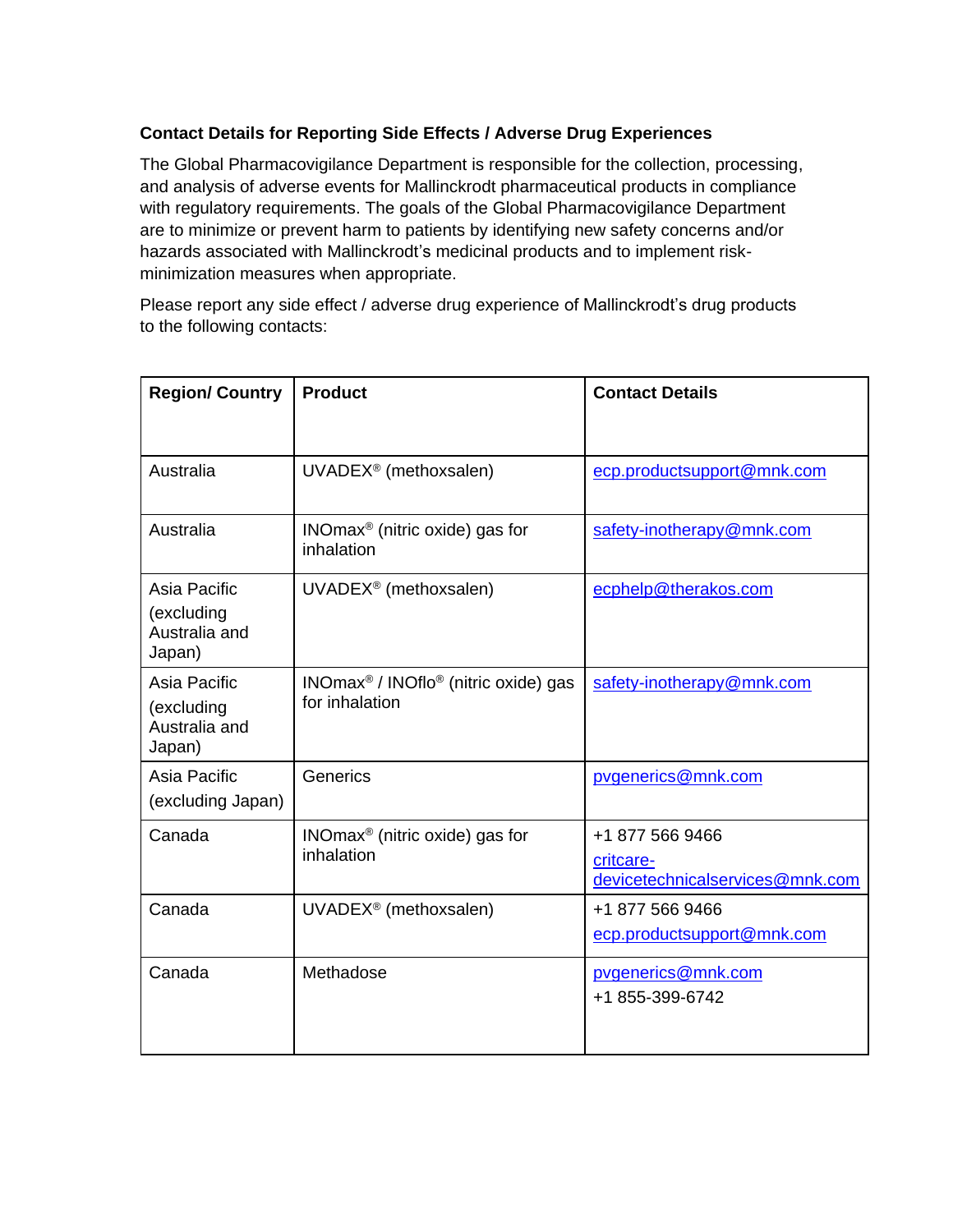| <b>Region/ Country</b> | <b>Product</b>                                                                                         | <b>Contact Details</b>                                          |
|------------------------|--------------------------------------------------------------------------------------------------------|-----------------------------------------------------------------|
|                        |                                                                                                        |                                                                 |
| Europe                 | UVADEX <sup>®</sup> (methoxsalen)                                                                      | ecphelp@therakos.com                                            |
|                        |                                                                                                        | Telephone by language:                                          |
|                        |                                                                                                        | English: +44 154 860 0009                                       |
|                        |                                                                                                        | French: +33 182 880 867                                         |
|                        |                                                                                                        | German: +49 322 2109<br>3619                                    |
|                        |                                                                                                        | Spanish: +34 932 202 094                                        |
|                        |                                                                                                        | Italy: +39 051 042 0666                                         |
| Japan                  | Amitiza <sup>®</sup> (lubriprostone)                                                                   | kobe.safety@mnk.com and/or<br>akio.shiranita@mnk.com            |
| Japan                  | INOflo <sup>®</sup> (nitric oxide)                                                                     | info-iryopv-h@awi.co.jp                                         |
| Latin America          | UVADEX <sup>®</sup> (methoxsalen)                                                                      | ecp.productsupport@mnk.com                                      |
| Latin America          | $INOmax®$ (nitric oxide) gas for<br>inhalation                                                         | safety-inotherapy@mnk.com                                       |
| Latin America          | Generics                                                                                               | pvgenerics@mnk.com                                              |
| Mexico                 | $INOmax®$ (nitric oxide) gas for<br>inhalation                                                         | safety-inotherapy@mnk.com                                       |
| Middle East            | UVADEX <sup>®</sup> (methoxsalen)                                                                      | ecphelp@therakos.com                                            |
| <b>USA</b>             | Amitiza <sup>®</sup> (lubriprostone)                                                                   | +1 877 825 3327<br>globalpv@mnk.com                             |
| <b>USA</b>             | $INOmax®$ (nitric oxide) gas for<br>inhalation                                                         | +1 877 566 9466<br>critcare-<br>devicetechnicalservices@mnk.com |
| <b>USA</b>             | UVADEX <sup>®</sup> (methoxsalen)                                                                      | +1 877 566 9466<br>ecp.productsupport@mnk.com                   |
| <b>USA</b>             | StrataGraft ® (allogeneic cultured<br>keratinocytes and dermal<br>fibroblasts in murine collagen-dsat) | +1 877 647 2239<br>globalpv@mnk.com                             |